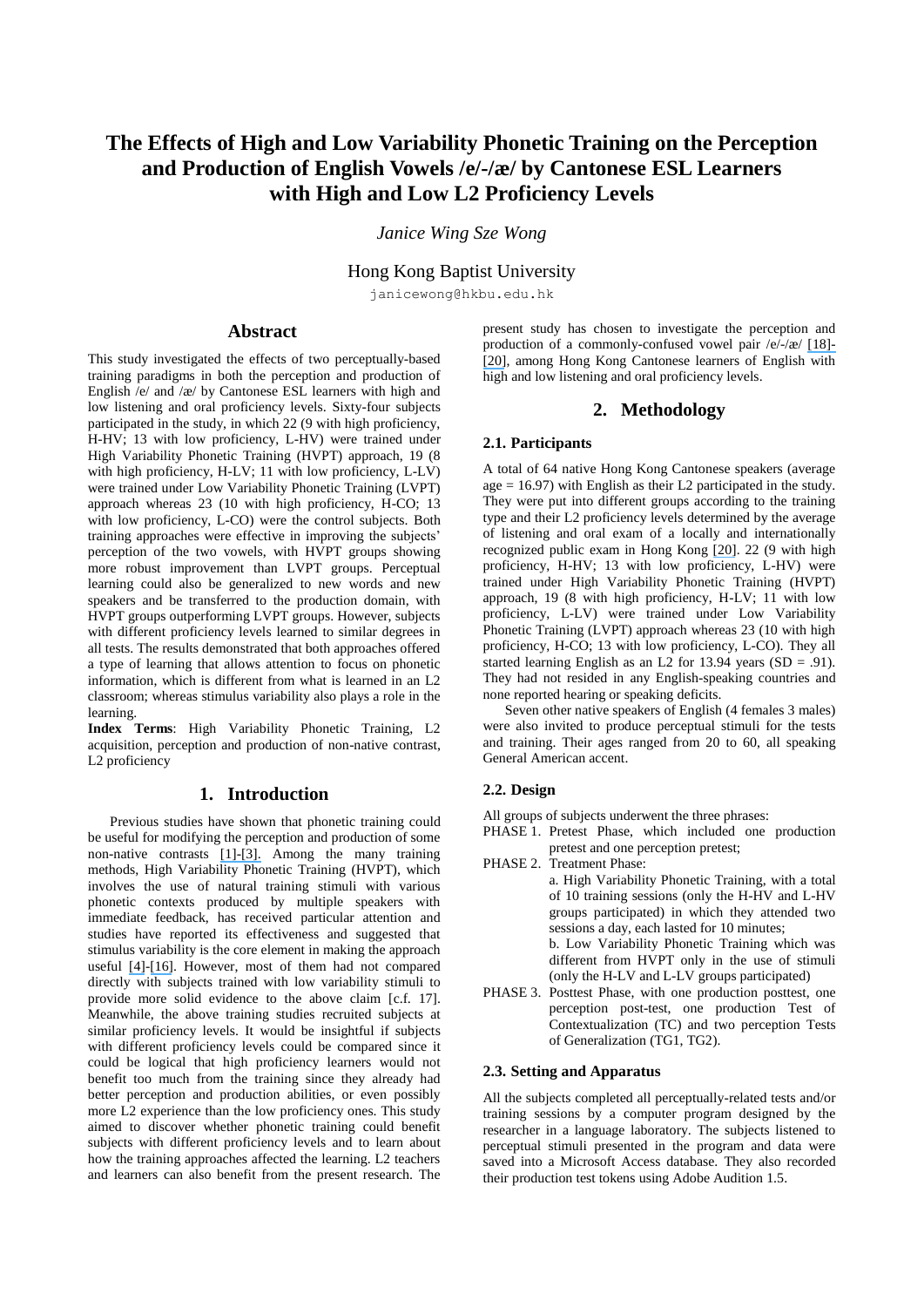#### **2.4. Stimulus Materials**

All the perceptual pre/posttest and training stimuli were made by six of the seven native English speakers. Each speaker produced 10 pairs of  $/e/-/æ$  real word pairs, contributing a total of 60 stimuli with a wide variety of phonetic environments (with different CVC and syllable structures). These were for the HVPT sessions. For the LVPT, one of the six speakers recorded all 60 word pairs. All the productions made by this speaker were also utilized in all the perception tests. Also, among the six native speakers, i.e., a familiar speaker to the subjects, also recorded a word list for TG2 (new words by a familiar speaker) which included 30 new /e/-/æ / minimal pairs. The last speaker who had not recorded anything for the training or the tests, known as a new speaker, recorded another new list with 30 /e/-/ $\alpha$ / minimal pairs for TG1 (new words by a new speaker). Each speaker read the tokens at least three times to avoid intra-speaker variability.

### **2.5. Procedure**

# *2.5.1. Pretest Phase*

All subjects participated in this phase in which there were two tests: a production pretest and a perception pretest. The production pretest was completed before the perception pretest to avoid any cueing effects.

 *Production pretest:* The subjects were given a word list of 60 words (30 /e/ and 30 / $\alpha$  /) and 10 distractors which might appear in the perception tests or the training. They did five practice trials first and were asked to produce the tokens with natural loudness and speaking rate. No audio promglpts or instructions were given during the recording. They could also pause and resume the recording based on their own pace. This lasted for less than 10 minutes.

 *Perception pretest:* The subjects completed the test within 30 minutes. There were 70 questions in total (60 words with either /e/ or / $x$  / plus 10 distracters). Five practice trials were completed before the test. Before they confirmed their answers, they listened to the stimuli and chose the answer from three choices with conventional English orthography, or a blank for free answer for them to type their own word. The frequency of occurrence of the correct answer appeared in the four serial positions, i.e. word 1, word 2, word 3, free answer, were equal, allowing the chance level to be correctly and fairly inferred at 25%. This design was aimed to reveal a more genuine and reliable performance of the subjects by avoiding the 50% probability of correct answer obtained in typical twoalternative identification test with only two choices.

#### *2.5.2. Training Phase*

Only the four experimental groups participated in this phase. They took two training sessions per day for 5 days. A 30 minute break with refreshments was given between sessions.

 *The HVPT:* A total of 60 stimuli produced by six different native English speakers were presented to the subjects. All the tokens were randomized in terms of speakers and order. The subjects were trained on a two-alternative forced choice paradigm so as to raise the intensiveness of the training effect and reduce the cognitive load when choosing among more options. They can pay more attention to and focus on identifying only the two vowels perceptually without interference from other sounds. The stimuli were one of the counterparts in a minimal pair contrasting the two vowels (e.g. either "bed" or "bad"). During training, immediate feedback was given; at the end of each session, their total scores were also shown for track-keeping of the training progress.

• *The LVPT:* The training procedures were exactly the same as in the HVPT. The only difference was in the training stimuli: the same 60 words were produced by only one female native speaker of English.

### *2.5.3. Posttest Phase*

All subjects participated in this phase which involved two production posttests (posttest and TC) which were completed before the three perception posttests (posttest, TG1 and TG2).

*Production posttest:* same as the production pretest.

*Test of Contextualization (TC):* All the subjects were given a 250-word passage which included 50 content words with /e/ and  $/x$ . They were asked to produce the whole passage naturally, at their own pace and loudness.

*Perception posttest:* same as the perception pretest

*Test of Generalization 1 (TG1):* The subjects heard 30 new words spoken by a new speaker. The procedures were similar to those administered in the perception pretest.

*Test of Generalization 2 (TG2):* The subjects listened to 30 new words spoken by a familiar speaker. Procedures were the same as those in TG1.

#### **2.6. Evaluation of Production Data**

All production test tokens were transcribed twice by a phonetically-trained researcher with Cantonese as L1 and English as L2. The correlation coefficient of the two transcriptions was computed and the intra-rater judgment was obtained at  $r = .982$  ( $p < .001$ ). Another phonetically-trained doctoral student studying Applied English Linguistics with Cantonese as L1 and English as L2 also transcribed the data phonetically. The reliability check was done without referring to any completed transcriptions and it was 94.74%. The intrarater reliability was obtained as  $r = .907$  ( $p < .001$ ). A followup acoustic analysis on *F1*, *F2*, *F3* values and the vowel durations also reinforced the transcriptions.

#### **3. Results**

#### **3.1. Perceptual Performance**

#### *3.1.1. Effects of training: Pretest vs. Posttest*

This boxplot displays the results of subjects (according to the training type only) in the pretest and posttest:



Figure 1. *Mean percentages of correct identification of the three groups in the pretest (white boxes) and the posttest (dark boxes) [\*\*\* = p < .001; n.s. = p > .05]. The dashed line indicates the chance level performance.*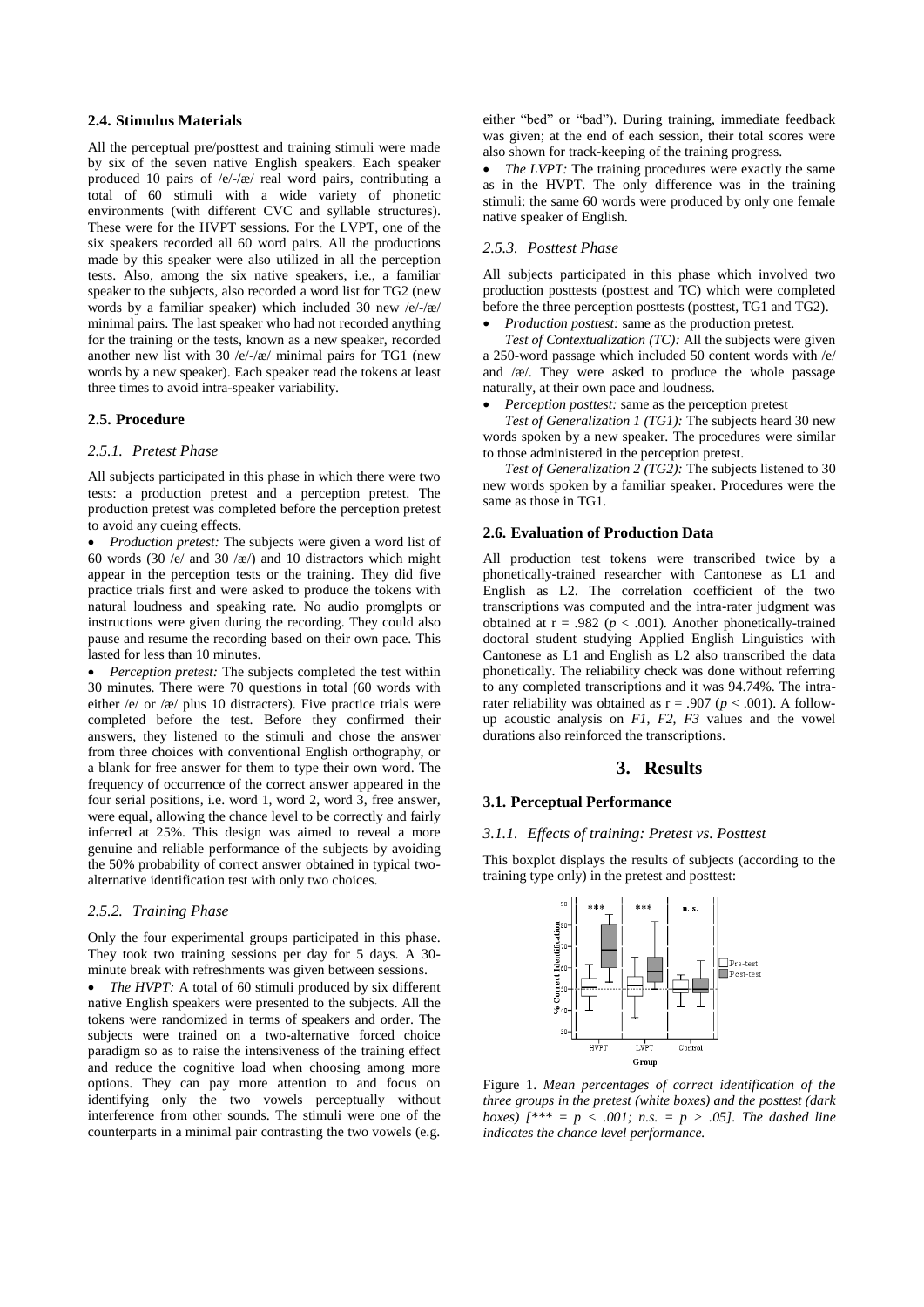A four-way repeated measures ANOVA was computed using Group (HVPT, LVPT, Control), Test (pretest, posttest), Vowel  $(\sqrt{e}, \sqrt{\alpha})$  and Proficiency (high, low) as factors. It showed highly significant main effects of Group  $[F(2,58) = 11.92, p <$ .001], Test  $[F(1,58) = 60.23, p < .001]$  and Vowel  $[F(1,58) =$ 19.55,  $p < .001$ ; yet, Proficiency was not a significant factor  $(p = .595)$ . The interactions Group  $\times$  Test  $[F(2,58) = 25.11, p$ < .001], Group × Vowel [*F*(2,58) = 8.47, *p* = .001], Test × Vowel  $[F(1,58) = 7.44, p = .008]$  and Test × Vowel × Proficiency  $[F(1,58) = 6.03, p = .017]$  were all significant. Planned comparisons with Bonferroni correction on Group  $\times$ Test interaction showed, besides both HVPT and LVPT groups improved significantly from pretest to posttest (both at  $p < 0.001$ ), a significant difference between groups in the posttest, but not in the pretest ( $p = 1.00$ ), was also found. In the posttest, HVPT outperformed LVPT by  $9.91\%$  ( $p = 0.02$ ) and the control group by 19.18% ( $p < 0.001$ ) whereas LVPT also outperformed the control group by  $9.27\%$  ( $p = 0.04$ ).

#### *3.1.2. Generalizability of training*

The following two boxplots show the results in TG1 (left) and TG2 (right):



Figure 2. *Mean percentages of correct identification of the three groups in TG1 (left) and TG2 (right) across groups. The dashed line indicates the chance level performance.*

Two separate three-factors ANOVA with Group (HVPT, LVPT, control) and Proficiency (High and Low) as between factors and Vowel (/e/, /æ /) as a within factor were conducted for TG1 and TG2. For TG1, a significant effect of group  $[F(2,58) = 23.87, p < .001]$  was obtained with HVPT > LVPT (mean difference = 12.99%; *p* = .006); HVPT > Control (mean difference = 26.13%; *p* < .001); LVPT > Control (mean difference =  $12.14\%$ ;  $p = .005$ ). A robust effect of vowel  $[F(1,58) = 31.16, p < .001]$  was also found, with /e/ being substantially more accurately identified than  $/x/$ . The Vowel  $\times$ Proficiency interaction was also significant  $[F(1,58) = 8.08, p$ = .006]. Post-hoc pairwise comparison (Bonferroni) indicated that both the high  $[F(1,61) = 32.95, p < .001]$  and low  $[F(1,58)$  $= 7.20, p = .010$ ] proficiency groups identified the vowel /e/ more accurately than  $\frac{1}{x}$  in the test. Nonetheless, the effect of proficiency and the interactions of both Group  $\times$  Vowel and Group  $\times$  Proficiency were not significant.

For TG2, the main effect of group was significant [*F*(2,61)  $= 27.10, p < .001$ . Yet, the effect of Proficiency and the interactions of Vowel  $\times$  Group, Group  $\times$  Proficiency, and Vowel  $\times$  Group  $\times$  Proficiency were not significant. The HVPT group again outperformed the LVPT group with significance (mean difference =  $8.96\%$ ;  $p = .033$ ); it also had a higher mean scores than the control group (mean difference  $= 23.14\%$ ; *p*  $<$ .001), and so did the LVPT over the control group (mean difference =  $14.17\%$ ;  $p < .001$ ). Meanwhile, Vowel was also a slightly significant effect  $[F(1,61) = 4.89, p = .031]$ , due to a more general accurate identification of the vowel /e/ than /æ /. Vowel  $\times$  Proficiency interaction was significant  $[F(1,61) =$ 9.86,  $p = .003$  and simple effects test showed that the identification of the vowel /e/ was more accurate than /æ / in the low proficiency group and this interaction had significance. In addition, this group was also performing significantly better than the high proficiency one (*p* = .027) in identifying vowel /e/.

# **3.2. Transfer of perceptual learning to production**

#### *3.2.1. Effects of training: Pretest vs. Posttest*

This boxplot displays the results of production pretest versus posttest across training types:



Figure 3. *Percentage of target production of the three groups between the pretest (white boxes) and the posttest (dark boxes)*   $[$ <sup>\*\*\*</sup> =  $p < .001$ ; \*\* =  $p < .01$ ; n.s. =  $p > .05$ ]. The dashed *line indicates the chance level performance.*

A four-way repeated measures ANOVA was computed using Group (HVPT, LVPT, Control), Test (pretest, posttest), Vowel  $(\sqrt{e}, \sqrt{\alpha})$  and Proficiency (high, low) as factors. Significant main effects of Group  $[F(2, 58) = 8.63, p = .001]$ , Test  $[(1, 58)$  $= 93.77, p < .001$  and Vowel  $[F(1, 58) = 146.30, p < .001]$ were found. Proficiency was not a significant factor though (*p* = .05). The interactions Group  $\times$  Test [ $F(2,58) = 32.05$ ,  $p <$ .001], Proficiency × Test [*F*(2,58) = 10.34, *p* = .002],Group × Vowel  $[F(2,58) = 10.08, p < .001]$ , Test × Vowel  $[F(1,58) =$ 6.93,  $p = .011$ ], Test  $\times$  Group  $\times$  Proficiency  $[F(2,58) = 3.52, p$ = .036] and Test × Vowel × Proficiency [*F*(1,58) = 15.18, *p* < .001] were all significant. Planned comparisons with Bonferroni correction on Test  $\times$  Group  $\times$  Proficiency interaction showed that both H-HV and L-HV groups improved their production of the two vowels from pretest to posttest for 21.48% and 15.90% respectively  $(p < .001)$ , whereas only H-LV group had a robust 15.00% of improved by 15.00% ( $p < .001$ ) but not for L-LV group ( $p = .308$ ). However, the difference between the accurate production of the two vowels in the posttest for H-HV and L-HV groups was not significant ( $p = .289$ ); only the difference between H-LV and L-LV was significant ( $p = .037$ ). Meanwhile, concerning the difference between subjects with different proficiency levels trained under different paradigms, the results showed that H-HV only performed significantly better than H-CO (for 22.72%,  $p = .001$ ), but not the H-LV group in the posttest ( $p =$ .078). For the performance of the low proficiency subjects in the posttest, L-HV outperformed both L-LV (by  $15.06\%$ ,  $p =$ .02) and L-CO group (by 23.08%, *p* < .001).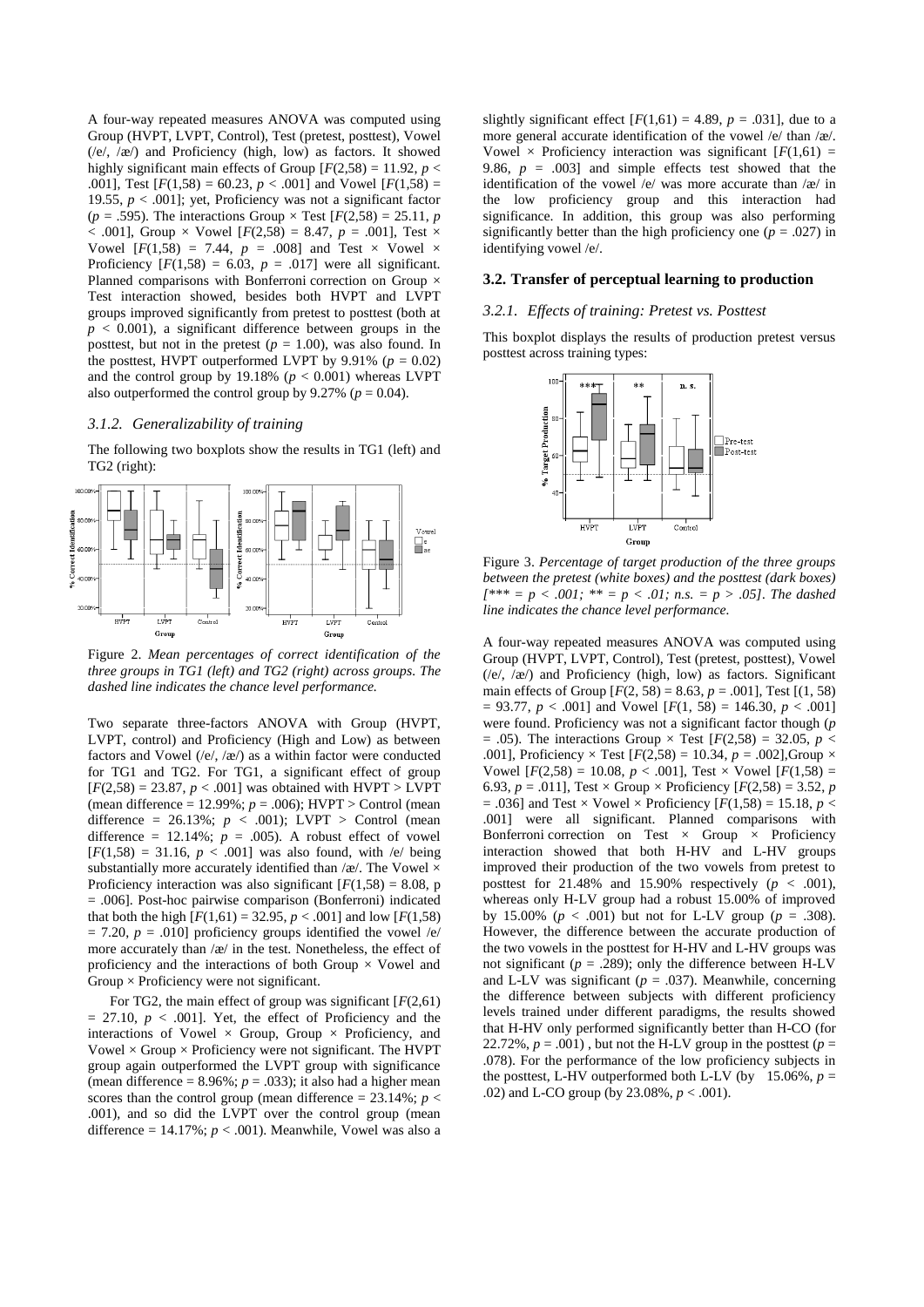#### *3.2.2. Generalizability of training*

This figure shows the results of TC across groups:



Figure 4. *Percentage of target production of the three groups in TC. The dashed line indicates the chance level performance.*

A three-factor ANOVA with Group (HVPT, LVPT, Control) and Proficiency (High and Low) as between-subjects factors and Vowel  $(\sqrt{e}, \sqrt{x})$  as a within factor demonstrated a significant effect of Proficiency  $[F(1,58) = 6.24, p = .015]$ , as the high proficiency group produced the target vowels more accurately than the low proficiency group. There was also a significant effect of Vowel  $[F(1,58) = 181.86, p < .001]$ , attributed to the huge difference in the production performance of the vowel /e/, which was over  $95\%$  and the vowel /æ/, which was only around 40% in average. Yet, the effect of Group was not robust  $(p = .062)$ . Among all interactions, only a very marginal significant interaction Vowel  $\times$  Proficiency  $[F(1,58) = 4.08, p = .048]$  was found. A test of simple effects revealed that the differences between vowels were highly significant in both proficiency groups:  $[F(1,58) = 56.80, p <$ .001] for high and  $[F(1,58) = 142.64, p < .001]$  for low, due to the fact that the vowel /e/ was always more accurately produced than the vowel  $/x/$ . While considering the differences between vowels, it was found that significant difference between proficiency groups was only observed in the vowel / $x / [F(1,58) = 5.33, p = .009]$  but not in the vowel  $/e$  ( $p = .924$ ), meaning that the two proficiency groups performed particularly similar in the production of /e/.

## **4. Discussion**

The results of the present study have provided further support to the efficacy of the phonetic training approaches, both HVPT and LVPT in modifying the perception and production of nonnative contrast /e/ and /æ / by Cantonese ESL learners with high and low proficiency levels. HVPT was also a more effective approach than LVPT in terms of the improvement in the perception and production of the two vowels among the subjects. It infers that perceptual stimuli produced by multiple talkers were more useful in modifying the perceptual acquisition and (thus) production of the subjects, which is in line with earlier studies showing the effective and successful adoption of the HVPT in the modification of different sound segments. The general success of both HVPT and LVPT may be due to the consistent use the same task which led to a consistent mapping of the phonological categorization through referencing between the training stimuli and the responses. The adoption of feedback might also have played a role.

Although previous studies have reported the importance of adopting multi-speaker highly-variable stimuli so as to successfully training the learning of a non-native contrast, many of them could not support the claim since they had not compared their results with a group receiving stimuli with low variability. This study compared HVPT and LVPT directly and provided more solid evidence on the plausibility that it was the highly variable stimuli that led to the more successful learning of the non-native contrasts. Stimuli with higher variability could promote selective attention of the subjects by avoiding idiosyncrasies which may be brought by stimuli produced just by one speaker as well as providing a wider range of stimuli for the subjects to stretched the exemplar perceptual space wider along dimensions where the two vowels differ and be shrunk along dimensions that do not show distinctions for the two vowels. Also, HVPT provided a better simulation of real-life experience than LVPT as more voices could be heard during training.

Another preliminary finding in this experiment is that now high and low proficiency learners who learnt and were judged based on their general perception and production abilities generally learnt to a similar extent after training. It suggests that only through this type of laboratory and intensive training can L2 learners be able to learn some difficult non-native contrasts which cannot be learnt through an L2 classroom. It further implies that this type of phonetic training in the form of an identification task could direct the attention of the learners to the phonetic differences which improve L2 perception (and/or production). It infers that this type of training is totally different from common language learning in an L2 classroom, and that general perception and production abilities and experience are another level of underlying processes and representations that do not equal or cannot determine the perception ability at the auditory level.

# **5. Conclusion**

These above findings showed that exposing learners to highlyvariable natural stimuli can successfully train the perception and production of a non-native phonetic contrast among Cantonese speakers of English. Positive generalization effects to the perceptual domain suggest the efficacy of the HVPT is externally valid. Also, a solid gain from the training can be seen on both low and high proficiency Cantonese ESL learners. It suggests that the HVPT is not only effective for highly advanced learners as previously reported, but learners with lower listening and speaking proficiency can improve as well as the higher proficiency ones. This study fills the research gap by enriching relevant perceptual training studies concerning Cantonese speakers of English and offering more solid conclusion to the claim that stimulus variability is at work under laboratory-based perceptual training by comparing and contrasting directly the HVPT and the LVPT paradigms. Meanwhile, both high and low proficiency learners could gain similarly from the training may suggest that this type of intensive training may have provided learners with different aptitudes with a subtle type of training that can direct their attention to the difficult contrast and their acoustic properties in particular. This is certainly distinct from the learning of one way of understanding speech (perception) and presenting ideas (production) in ordinary L2 classrooms. Future research can study the effects of different orientations of attention and the efficacy of different paradigms.